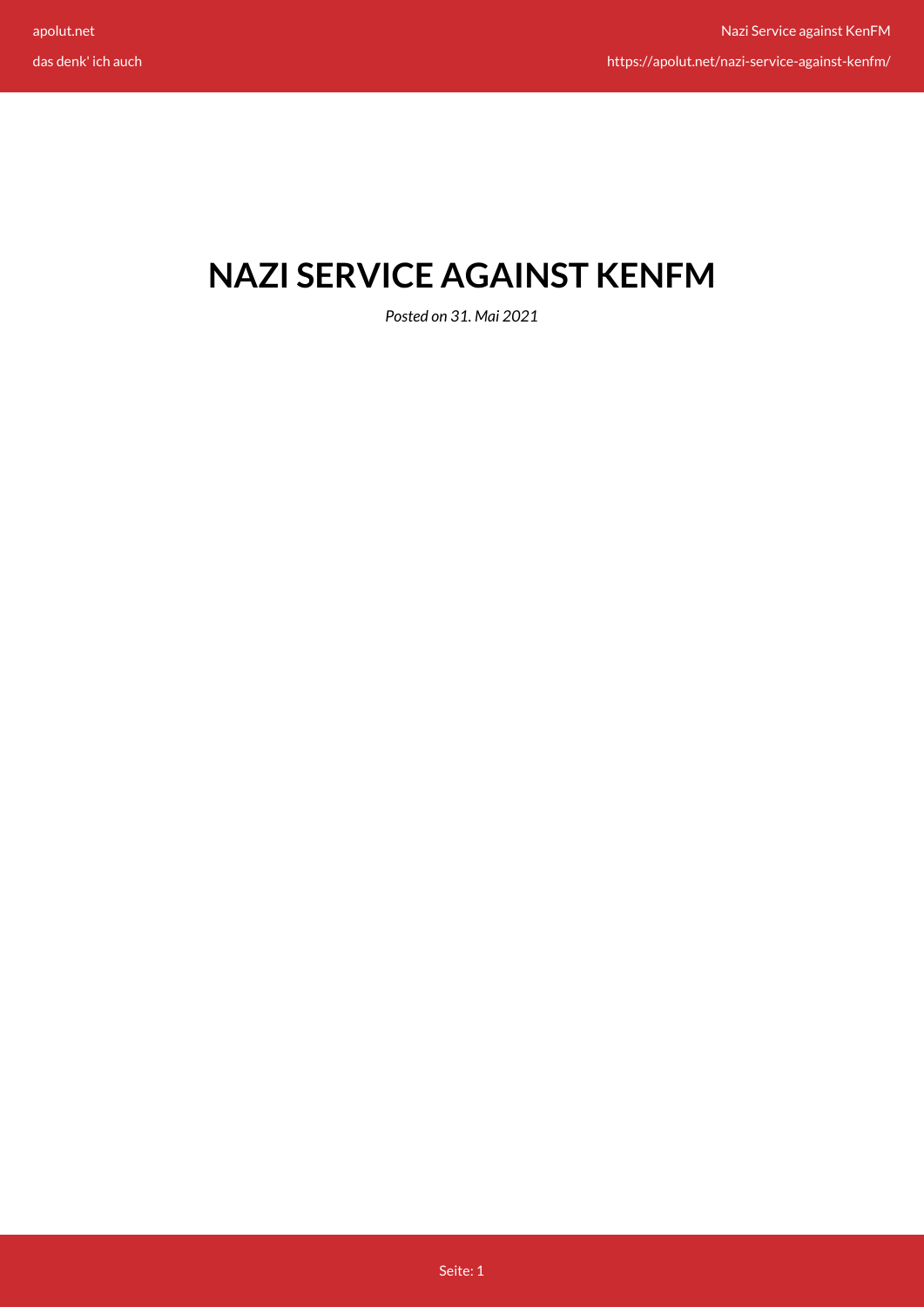Atlanticist Mascolo acts the propagandist.

### *A commentary by Uli Gellermann.*

The Tagesschau propaganda machine informs us that the State Office for the Protection of the Constitution (Verfassungsschutz) wants to spy on the Internet platform KenFM. It is the the security office that does not want to hand over essential files on the attack on Berlin's Breitscheidplatz to the parliament.

It is the security office that destroyed its files on the cooperation with the murderers of the NSU. It is the security office that was founded by the USA and preferred to use old SS and Gestapo members in its ranks. It is that dirty spying apparatus that spied on, frightened and suppressed a total of 3.5 million people under the cover of the "Anti-Radical Decree" from 1972 to 1985. This sinister office is now "watching" KenFM.

## **Why KenFM?**

Why KenFM? Because this platform is one of the last bastions of democracy and the freedom of the press on the Internet. Because KenFM is still successful with its millions of clicks despite difficult conditions. Because KenFM in particular stands in the way of the Corona propaganda with information and facts. Because KenFM is an organ of resistance. And the Corona regime can bear neither contradiction nor resistance. The official spying on the resistance is almost triumphantly announced by the government broadcaster ARD by Georg Mascolo. Mascolo, the man who confuses the subjunctive with the message, this Mascolo is a member of the Atlantic Bridge and the Core Group of the Munich Security Conference. The Atlantic Bridge is a creation of the U.S. intelligence community and the Munich Security Conference is an agency of the armament industry. Among this fine company, Mascolo swims in order to be secured.

# **Mascolo is preferentially supplied by the secret service**

Existences like Mascolo are supplied preferentially by the secret service, in order to spout such sentences:

# (translation)

"The media platform KenFM is now observed by the Berlin Office for the Protection of the Constitution. It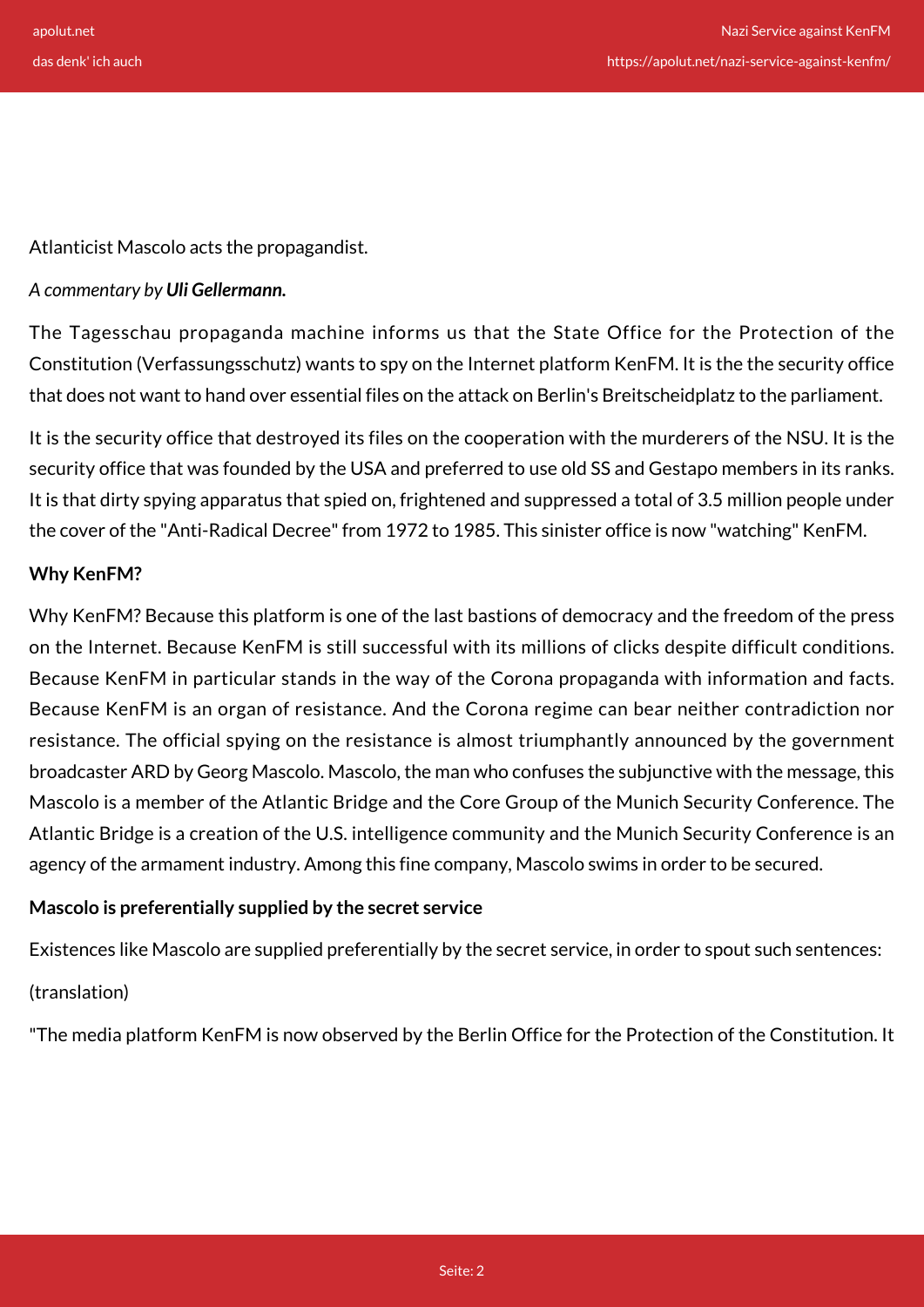is said that disinformation and conspiracy myths are being spread there, further radicalizing the scene of 'lateral thinkers'."

Now a real journalist might worry about government agents taking action against other journalists. A real journalist might at this Tagesschau information: "The video platform YouTube had already blocked KenFM's channel at the end of last year, due to violations of the Corona guidelines." raise questions about democracy and freedom of the press. Also with this sentence "The classification of KenFM by the Berlin Office for the Protection of the Constitution is the result of a months-long examination", could strike a decent journalist regarding the fact that a colleague was spied on unconstitutionally. But not for Mascolo.

## **Lies about the influence of foreign states**

Mascolo, who can see that Ken Jebsen, the editor-in-chief of KenFM, is the better journalist, can only work off his envy by unfounded rabble-rousing. In his article, for example, he stirs together the legally disproven anti-Semitism against Ken Jebsen with unproven conspiracy ideologies and the lie of the "influence of foreign states" in order to arrive at the end at "endangering the state". Since KenFM is unquestionably closely connected with the democracy movement, the constitutional protection propagandist Mascolo inevitably had to come to this paragraph:

#### (translation)

"The constitutional protectors are convinced that many supporters of the lateral thinking movement used the Corona situation and the measures to contain the pandemic only as a pretext. What they are really after, they say, is to deny the legitimacy of the state and bring about a change in the system - by force if necessary."

#### **It's about criminalizing the democrats**

The secret service and Mascolo are concerned with the criminalization of democrats: Anyone who wants to use "violence to bring about a change in the system" is an enemy of the state. And enemies of the state, as we know from dictatorships, are criminals who must be fought with all means: With lies, defamation,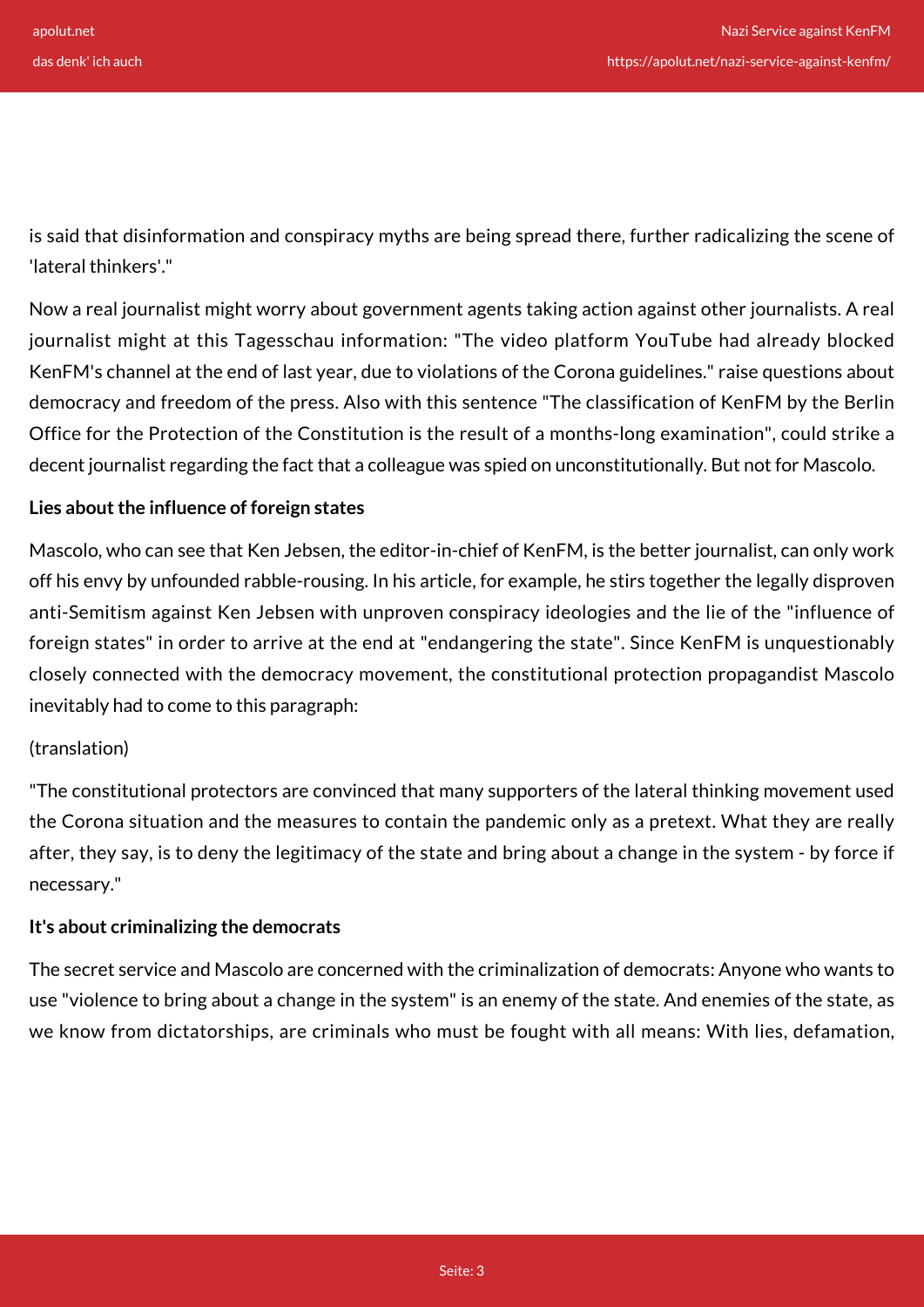suppression and with persecution by the police and secret service. The "observation" by the Office for the Protection of the Constitution, which is ostensibly meant to hit KenFM, is meant for bigger game: Mascolo and the State Protection want to hunt down the movement. The normal police ruthlessness, which has become customary, is no longer enough to slow down the movement. The threat of a professional ban has been issued. Since that day's start, one must reckon with the next practical steps. Parliament offers little protection for this. Only the efforts of the population itself in the streets and squares can put a stop to the regime.

*+++*

*Thanks to the author for the right to publish the article.*

*+++*

*This article first appeared on the [Blog Rationalgalerie](https://www.rationalgalerie.de/home/nazi-dienst-gegen-kenfm) on May 30, 2021.*

*+++*

*Image source: © Screenshot - [tagesschau.de](https://www.tagesschau.de/investigativ/ndr-wdr/verfassungschutz-kenfm-101.html)*

*+++*

*KenFM strives to present a broad spectrum of opinions. Opinion articles and guest posts need not reflect the views of the editorial team.*

*+++*

*KenFM now available as a free app for Android and iOS devices! You can get to the Apple and Google stores via our homepage. Here is the link:<https://kenfm.de/kenfm-app/>*

*+++*

*Subscribe to the KenFM newsletter now: <https://kenfm.de/newsletter/>*

*+++*